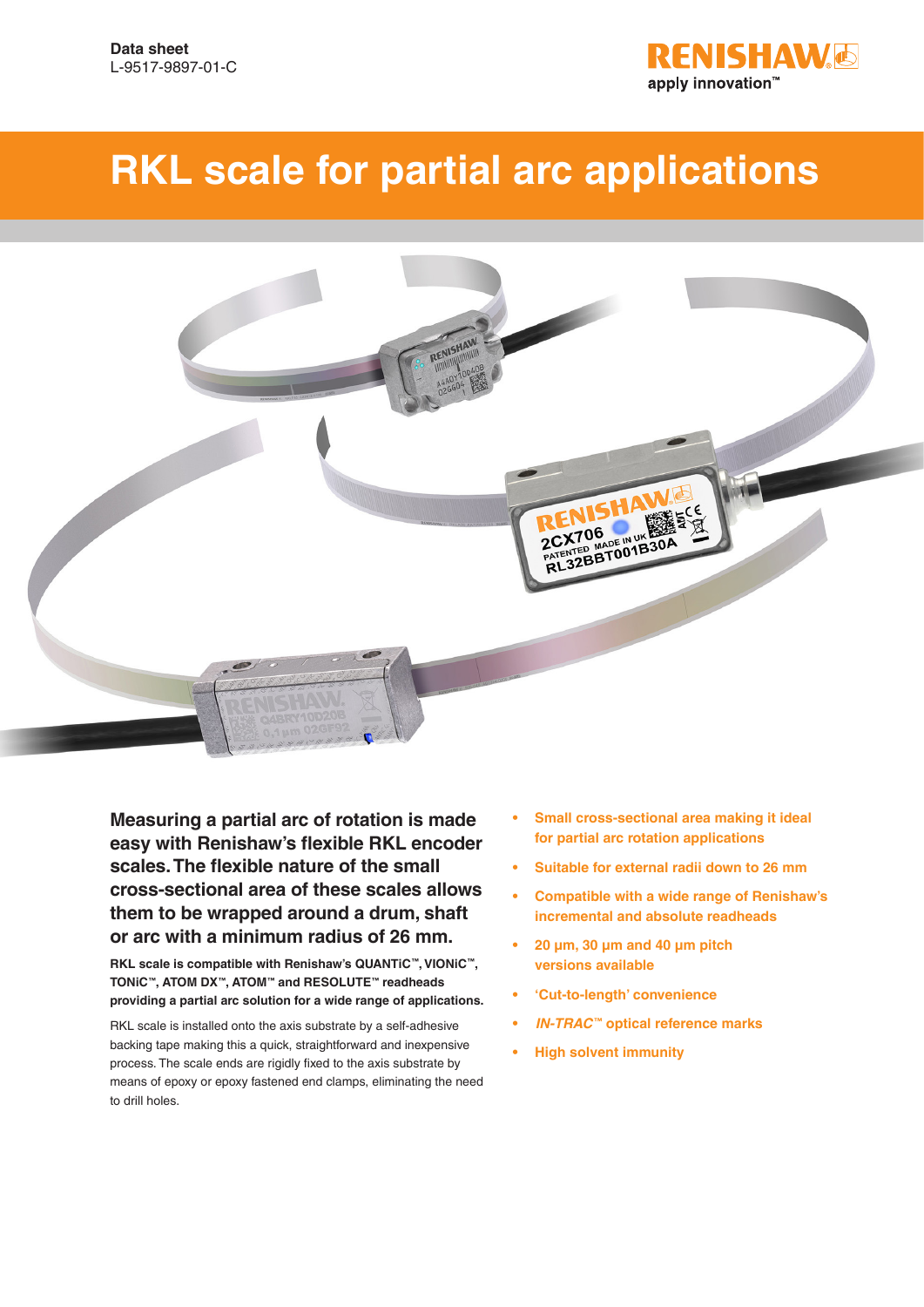

## **RKL partial arc scale specifications**

|                                                              | <b>Incremental</b>                                       |                                    |                                                   | <b>Absolute</b>                    |
|--------------------------------------------------------------|----------------------------------------------------------|------------------------------------|---------------------------------------------------|------------------------------------|
|                                                              | RKLC20-S                                                 | <b>RKLC40-S</b><br><b>RKLF40-S</b> |                                                   |                                    |
| <b>Compatible readheads</b>                                  | <b>VIONIC</b><br><b>TONIC</b>                            | QUANTIC                            | <b>ATOM</b><br><b>ATOM DX</b>                     | <b>RESOLUTE</b>                    |
| Form $(H \times W)$                                          |                                                          |                                    | 0.15 mm $\times$ 6 mm (including adhesive)        |                                    |
| <b>Pitch</b>                                                 | $20 \mu m$                                               | $40 \mu m$                         | $40 \mu m$                                        | $30 \mu m$                         |
| <b>Accuracy</b> (at 20 °C) (based on neutral axis)           | $±5 \mu m/m$                                             | $±15 \mu m/m$                      | $±15 \mu m/m$                                     | $±5 \mu m/m$                       |
| <b>Linearity</b> (at 20 $\degree$ C) (based on neutral axis) | $\pm 2.5$ µm/m                                           | $\pm 3 \mu m/m$                    | $\pm 3 \mu m/m$                                   | (including slope<br>and linearity) |
| <b>Supplied length</b>                                       | 20 mm to 20 m<br>(> 20 m available on request)           |                                    | 20 mm to 10 m<br>(> 10 m available<br>on request) | 20 mm to 21 m                      |
| <b>Material</b>                                              | Hardened and tempered stainless steel                    |                                    |                                                   |                                    |
| <b>Mass</b>                                                  | 4.6 $g/m$                                                |                                    |                                                   |                                    |
| <b>Coefficient of thermal expansion (at 20 °C)</b>           | 10.1 $\pm$ 0.2 $\mu$ m/m/°C                              |                                    |                                                   |                                    |
| <b>Temperature</b><br><b>Storage</b>                         | $-20$ °C to $+80$ °C                                     |                                    |                                                   |                                    |
| Operating*                                                   | $0 °C$ to +70 $°C$                                       |                                    |                                                   |                                    |
| Installation                                                 | +10 $\degree$ C to +35 $\degree$ C                       |                                    |                                                   |                                    |
| <b>Humidity</b>                                              | 95% relative humidity (non-condensing) to IEC 60068-2-78 |                                    |                                                   |                                    |
| <b>Shock</b><br>Operating                                    | 500 m/s <sup>2</sup> , 11 ms, 1/2 sine, 3 axes           |                                    |                                                   |                                    |
| <b>Vibration</b><br>Operating                                | 300 m/s <sup>2</sup> maximum @ 55 to 2000 Hz, 3 axes     |                                    |                                                   |                                    |
| <b>Recommended</b><br>$R \geq 75$ mm                         | Epoxy mounted end clamps (A-9523-4015)                   |                                    |                                                   |                                    |
| end fixing<br>$R \geq 26$ mm                                 | Approved epoxy adhesive (A-9531-0342)                    |                                    |                                                   |                                    |
| Minimum arc radius <sup>t</sup>                              | 30 mm                                                    | 26 mm                              | 26 mm                                             | 50 mm                              |

 $*$  To limit maximum tension in the scale (CTE<sub>substrate</sub> − CTE<sub>scale</sub>) × (T<sub>use extreme</sub> − T<sub>install</sub>) ≤ 550 μm/m where CTE<sub>scale</sub> = ~ 10.1 μm/m/°C.

† For smaller radii contact your local Renishaw representative.

#### **Reference mark**

| <b>RKLC20-S and RKLC40-S</b> | IN-TRAC reference mark, directly embedded into incremental track.<br>Bi-directional position repeatable to unit of resolution throughout specified speed.                                                      |
|------------------------------|----------------------------------------------------------------------------------------------------------------------------------------------------------------------------------------------------------------|
|                              | 50 mm spacing, first reference mark 50 mm from scale end.                                                                                                                                                      |
|                              | Reference mark at mid-point of scale length for lengths < 100 mm.                                                                                                                                              |
|                              | <b>NOTES:</b><br>Only calibrated reference mark is phased<br>Where a specific reference mark location is required, contact your local<br>Renishaw representative for advice on the best method to achieve this |
| <b>RKLF40-S</b>              | Customer de-selectable auto-phase optical reference mark.<br>Bi-directional position repeatable to unit of resolution throughout specified speed.                                                              |
|                              | 50 mm spacing, first reference mark 50 mm from scale end.                                                                                                                                                      |
|                              | Reference mark at mid-point of scale length for lengths < 100 mm.                                                                                                                                              |
|                              | NOTE: Only calibrated reference mark is phased                                                                                                                                                                 |
| <b>RKLA30-S</b>              | No reference mark                                                                                                                                                                                              |
|                              |                                                                                                                                                                                                                |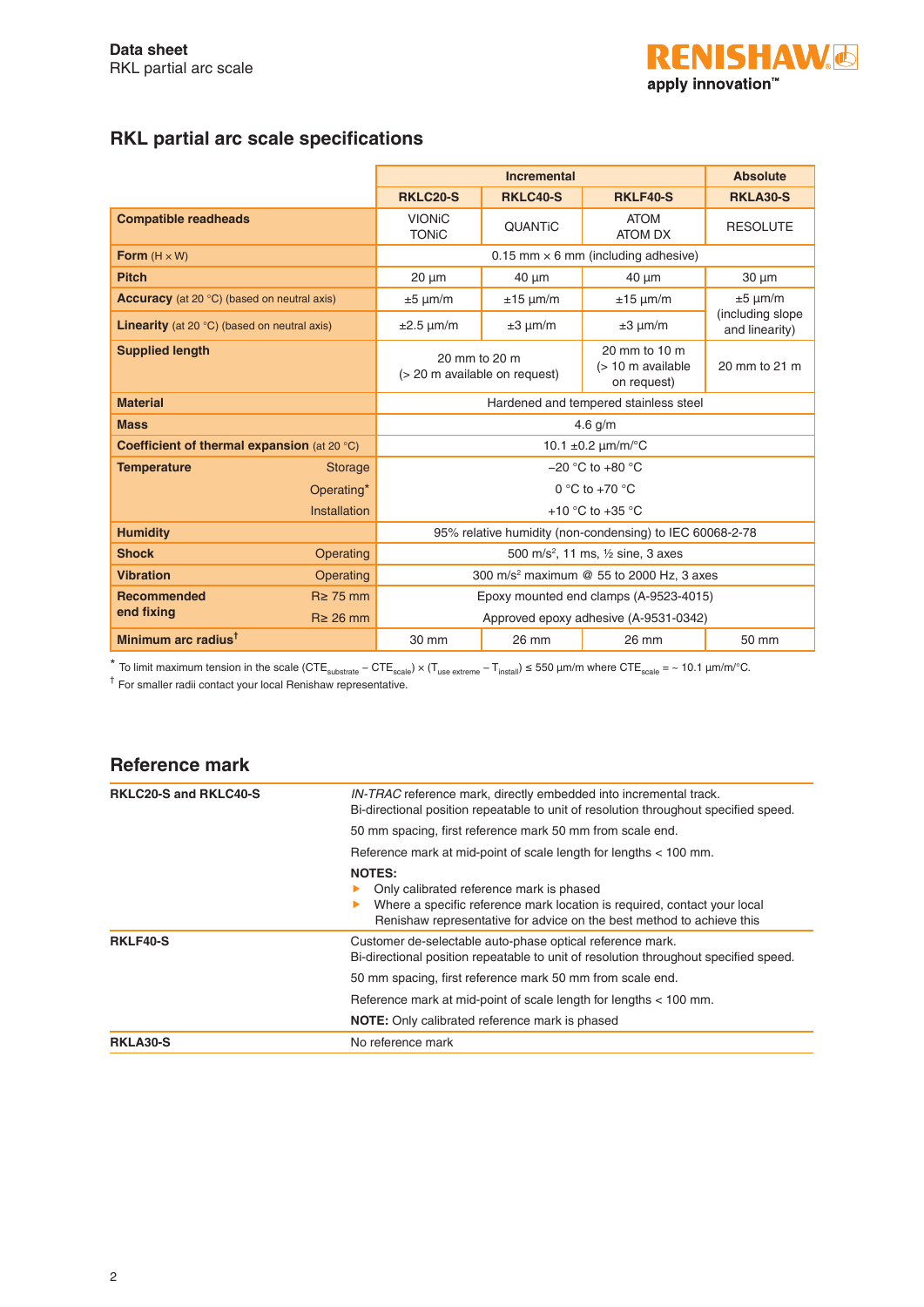

## **Compatible readheads**

|                                                            | <b>Incremental</b>                                                     |                                                                                        |                                                                                                                       |
|------------------------------------------------------------|------------------------------------------------------------------------|----------------------------------------------------------------------------------------|-----------------------------------------------------------------------------------------------------------------------|
|                                                            | <b>TONIC</b><br><b>VIONIC</b>                                          |                                                                                        | <b>QUANTIC</b>                                                                                                        |
|                                                            |                                                                        |                                                                                        |                                                                                                                       |
| <b>Readhead size</b> $(L \times W \times H \text{ in mm})$ | $35 \times 13.5 \times 10$                                             | $35 \times 13.5 \times 10$                                                             | $35 \times 13.5 \times 10$                                                                                            |
| <b>Interface</b>                                           |                                                                        | Ti, TD or DOP                                                                          |                                                                                                                       |
| <b>Scale type</b>                                          | RKLC20-S                                                               | RKLC20-S                                                                               | RKLC40-S                                                                                                              |
| <b>Output</b>                                              | Digital resolutions from<br>5 µm to 2.5 nm direct from<br>the readhead | Analogue 1 Vpp.<br>Digital resolutions from<br>$5 \mu m$ to 1 nm from<br>an interface. | Analogue 1 Vpp.<br>Digital resolutions from<br>10 µm to 50 nm direct from<br>the readhead.                            |
| <b>Sub-divisional error</b> (typical)                      | $< \pm 15$ nm                                                          | $< \pm 30$ nm                                                                          | $< \pm 150$ nm<br>(partial arc radius > 67.5 mm)<br>$< \pm 80$ nm <sup>+</sup><br>(partial arc radius $\leq 67.5$ mm) |
| <b>Maximum speed</b>                                       | $12 \text{ m/s}$                                                       | $10 \text{ m/s}$                                                                       | 24 $m/s^{\dagger}$                                                                                                    |
| <b>Diagnostic tool</b>                                     | ADTi-100 and ADT View                                                  | TONiC diagnostic tool                                                                  | ADTi-100 and ADT View                                                                                                 |

|                                                            | <b>Incremental</b>                                                                      | <b>Absolute</b>                                                                |                                                                               |
|------------------------------------------------------------|-----------------------------------------------------------------------------------------|--------------------------------------------------------------------------------|-------------------------------------------------------------------------------|
|                                                            | ATOM*                                                                                   | <b>ATOM DX*</b>                                                                | <b>RESOLUTE</b>                                                               |
|                                                            |                                                                                         |                                                                                |                                                                               |
| <b>Readhead size</b> $(L \times W \times H \text{ in mm})$ | $20.5 \times 12.7 \times 7.85$<br>$(FPC: 20.5 \times 12.7 \times 6.8)$                  | $20.5 \times 12.7 \times 10.85$<br>(Top exit: $20.5 \times 12.7 \times 7.85$ ) | $36 \times 16.5 \times 17.2$                                                  |
| <b>Interface</b>                                           | Ri, Ti, ACi                                                                             |                                                                                | DRIVE-CLiQ only                                                               |
| <b>Scale type</b>                                          | RKLF40-S                                                                                | RKLF40-S                                                                       | RKLA30-S                                                                      |
| <b>Output</b>                                              | Analogue 1 Vpp.<br>Digital resolutions from<br>10 $\mu$ m to 2 nm from<br>an interface. | Digital resolutions from<br>10 µm to 5 nm direct from<br>the readhead          | <b>BiSS, Siemens DRIVE-</b><br>CLiQ, FANUC, Mitsubishi,<br>Panasonic, Yaskawa |
| <b>Sub-divisional error (typical)</b>                      | $< \pm 120$ nm                                                                          | $<$ $\pm$ 120 nm                                                               | $±40$ nm                                                                      |
| <b>Maximum speed</b>                                       | $20 \text{ m/s}$                                                                        | $20 \text{ m/s}$                                                               | $100 \text{ m/s}$                                                             |
| <b>Diagnostic tool</b>                                     | ATOM diagnostic tool                                                                    | ADTi-100 and ADT View                                                          | ADTa-100 and ADT View                                                         |

**NOTE:** If installing RKL scale on a partial arc for a UHV or ETR application, contact your local Renishaw representative for more information.

\* 40 μm ATOM and ATOM DX variants only

† Digital variants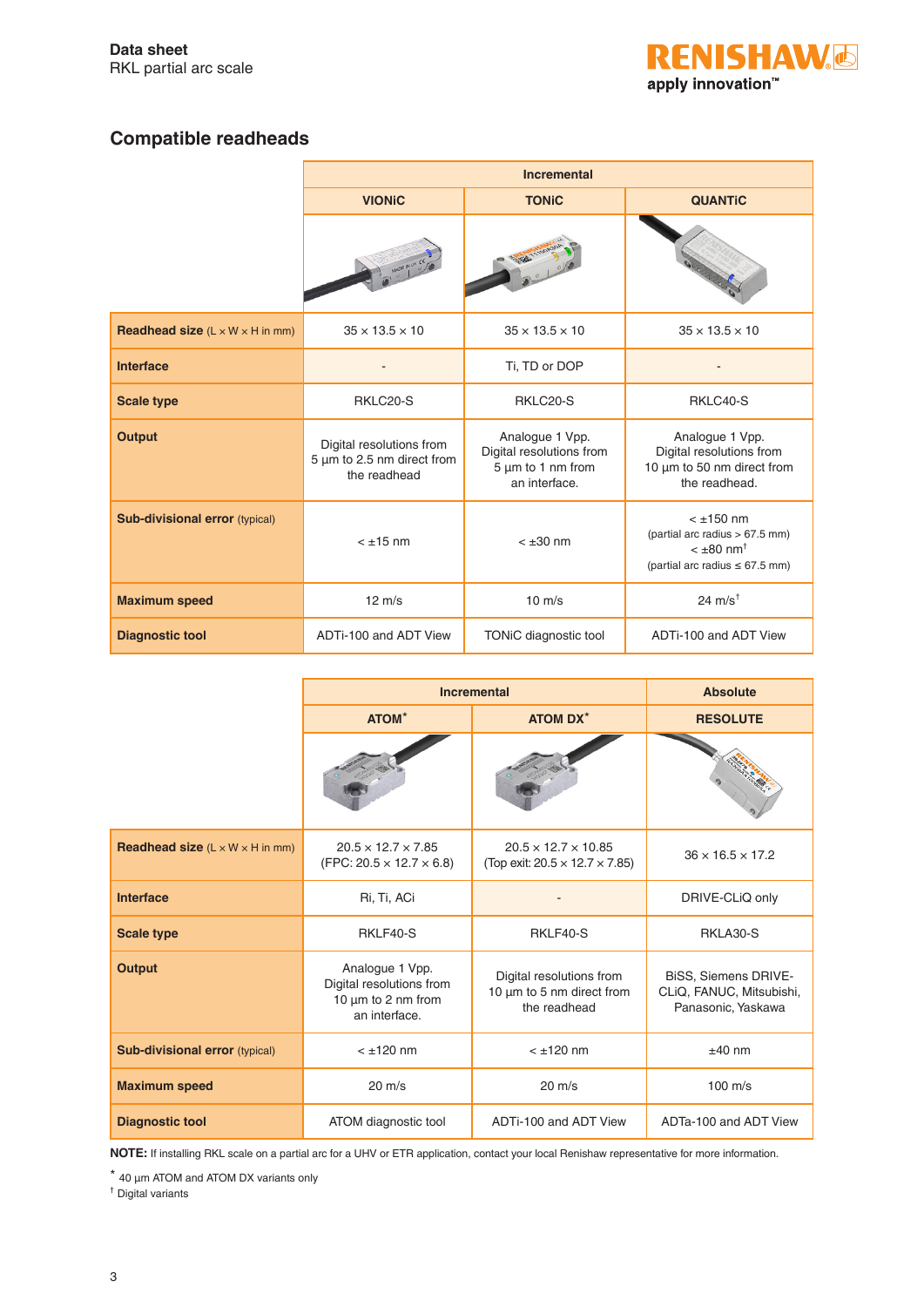

which can be downloaded from **[www.renishaw.com/encoderinstallationguides](http://www.renishaw.com/encoderinstallationguides)**.

which can be downloaded from www.renishaw.com/encoderinstallationguides.





4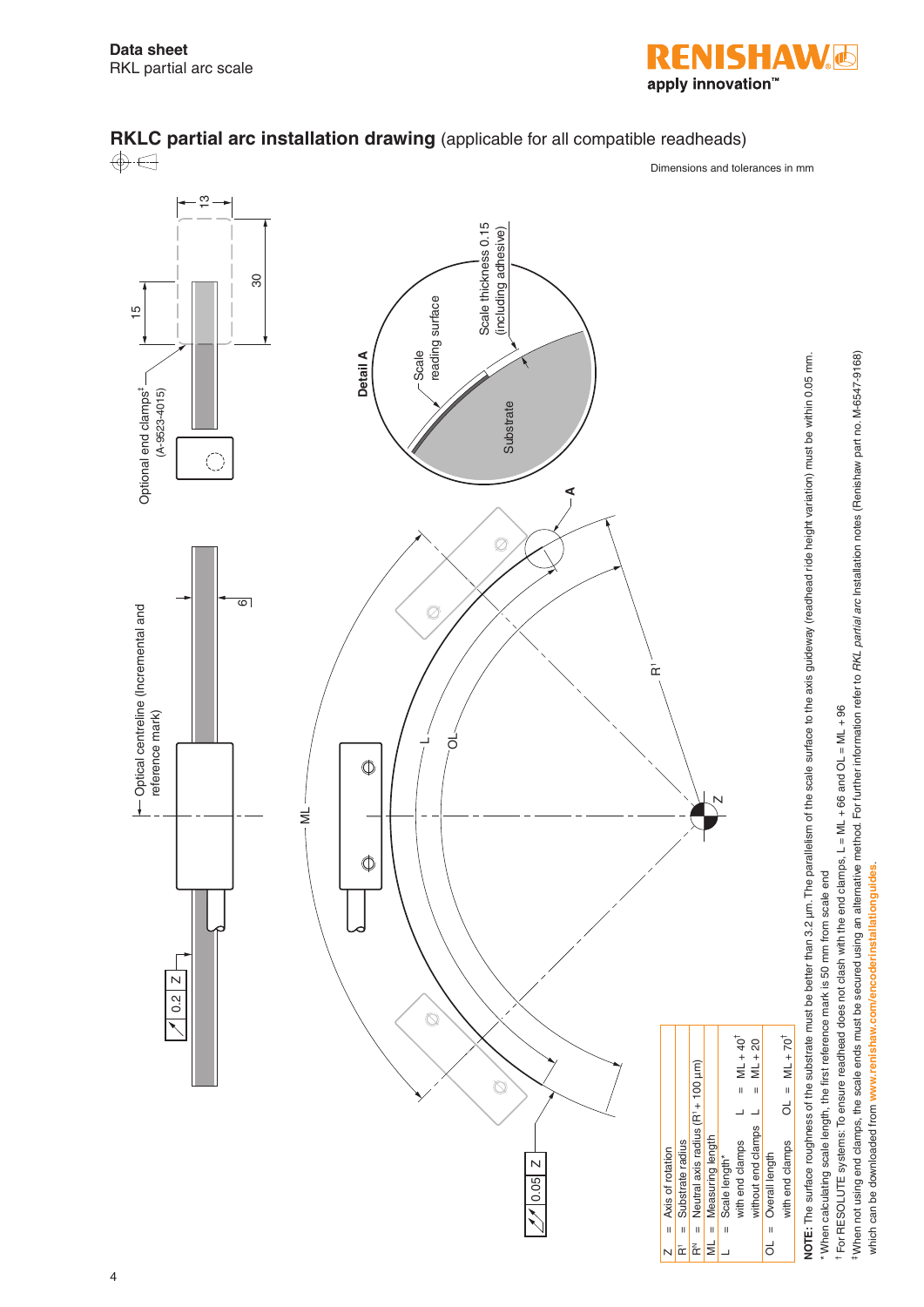

 $\frac{1}{2}$ 



# **RKLC partial arc installation drawing** (QUANTiC readhead shown)<br>
A  $\bigoplus$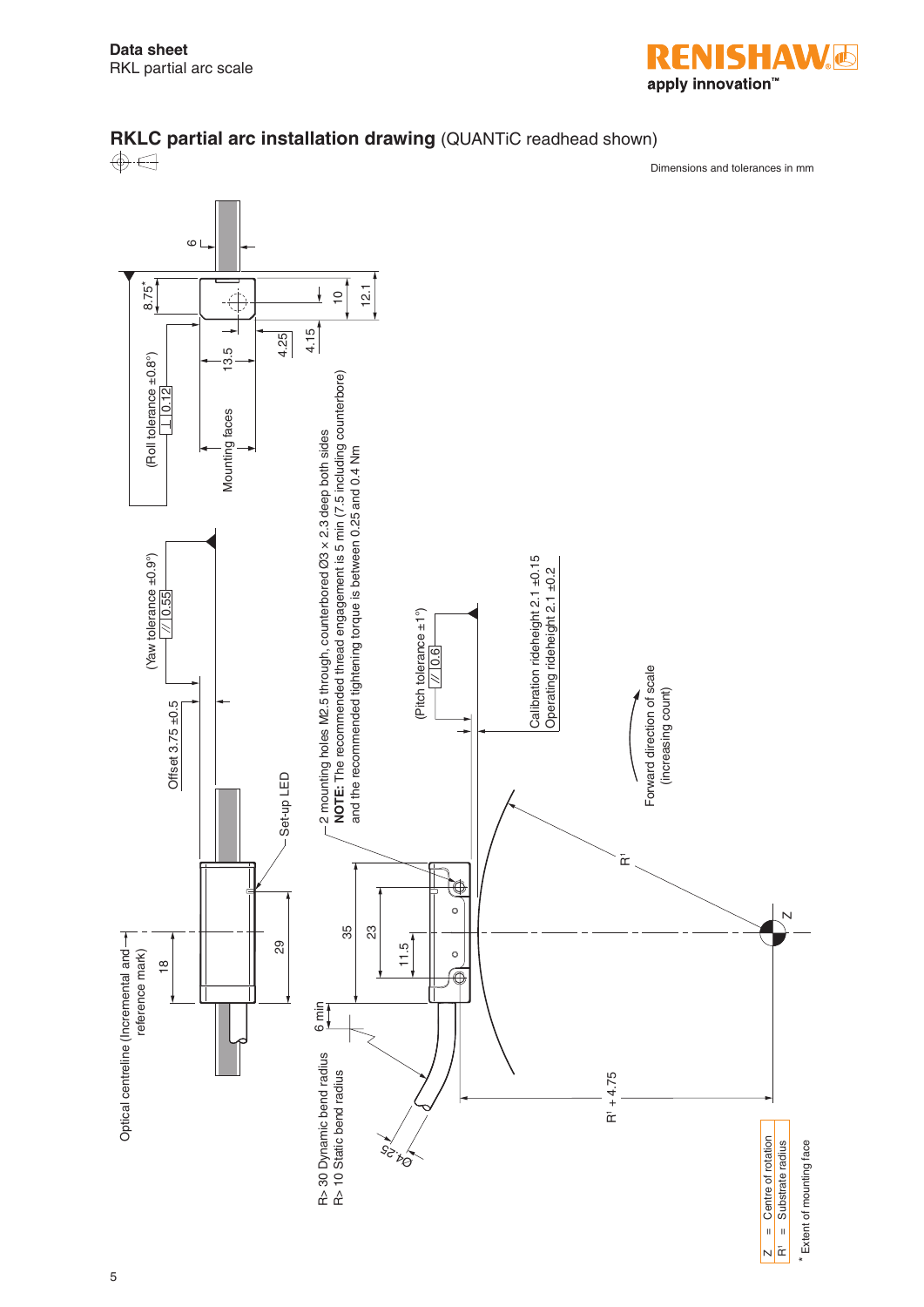

## **Scale part numbers**

|                                                            | <b>RKLC40-S</b><br><i>(compatible)</i><br>with QUANTIC) | <b>RKLC20-S</b><br>(compatible with<br><b>VIONIC and TONIC)</b> | <b>RKLF40-S</b><br>(compatible with<br>ATOM and ATOM DX) | <b>RKLA30-S</b><br><i>(compatible</i><br>with RESOLUTE) |
|------------------------------------------------------------|---------------------------------------------------------|-----------------------------------------------------------------|----------------------------------------------------------|---------------------------------------------------------|
| <b>Available lengths</b>                                   | 20 mm to 20 m<br>(> 20 m available on request)          |                                                                 |                                                          | 20 mm to 21 m                                           |
| <b>Part number</b><br>(where xxxx is the length in $cm$ )* | A-6665-xxxx                                             | A-6663-xxxx                                                     | A-6769-xxxx                                              | A-6667-xxxx                                             |

**\*** For example, ordering A-6663-0070 will result in a 70 cm length of RKLC20-S

### **Accessory part numbers**

### **RKL scale accessories**

| <b>Part description</b>                                                                                 | <b>Part number</b> | <b>Product image</b> |
|---------------------------------------------------------------------------------------------------------|--------------------|----------------------|
| <b>Guillotine</b><br>(For cutting RKL scale)                                                            | A-9589-0071        |                      |
| <b>Shears</b><br>(For cutting RKL scale)                                                                | A-9589-0133        |                      |
| RKLC-S side mount scale applicator<br>(Compatible with VIONiC, TONiC and<br>QUANTIC side mount systems) | A-6547-1912        | <b>ENISHAWS</b>      |
| RKLC-S top mount scale applicator<br>(Required for TONiC top mounted<br>systems only)                   | A-6547-1915        | RENISHA              |
| <b>RKLF-S side mount applicator</b><br>(Compatible with ATOM and ATOM DX)                               | A-6547-1943        |                      |